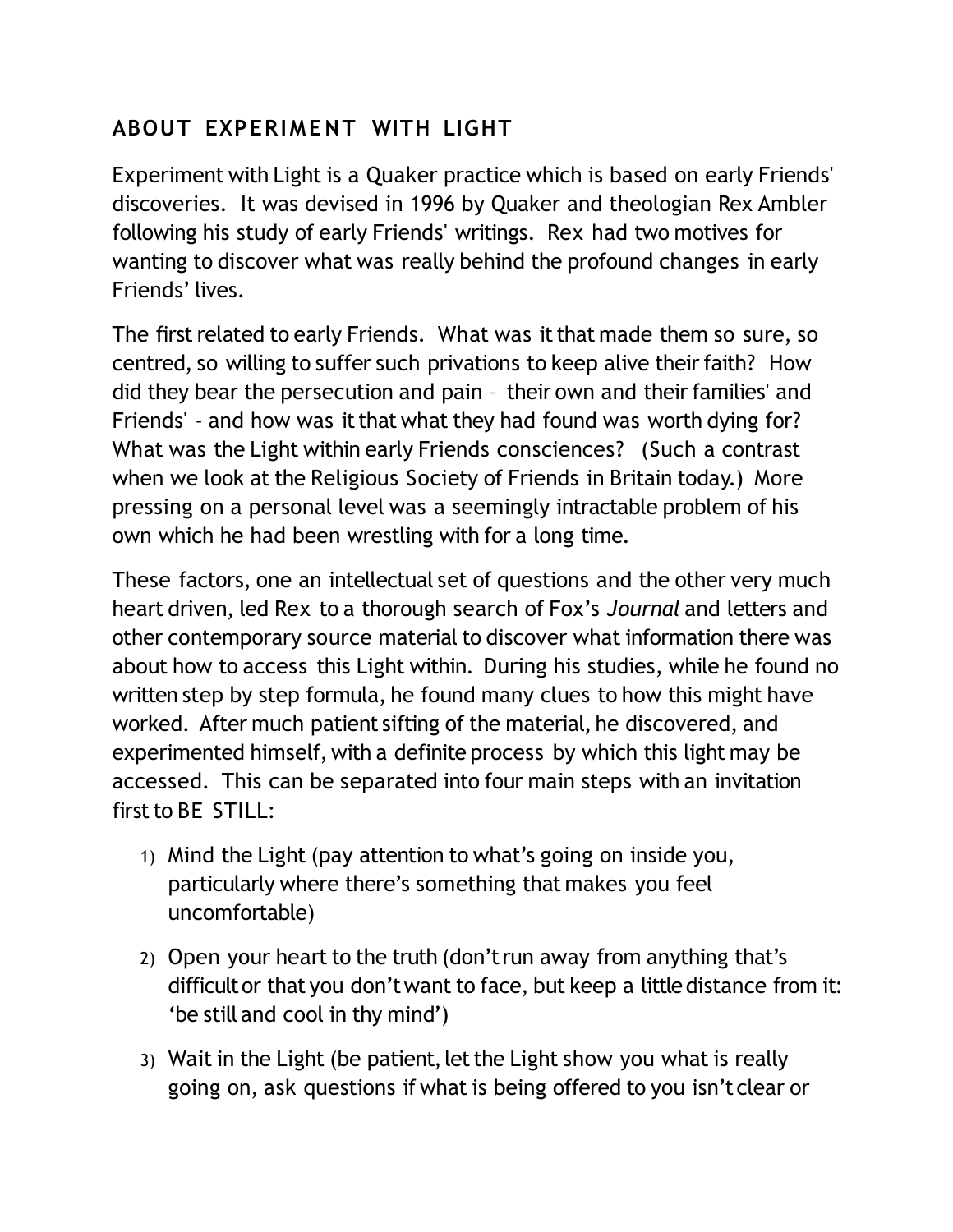you want to know more, and wait for the answers to come, don't try to explain)

4) Submit (accept and welcome the information or images, and the insights, dreams and perceptions that may come later, and allow them to show the truth)

Trying this for himself, Rex found ways to move forward on his own issues and gain the inner peace he was looking for. So, as a personal experiment it definitely worked! Trying it on a group of others there were similar breakthroughs and expressions of wonder and gratitude for this simple tool which can bring such profound change. Since then the Experiment with Light has found ready participants both in the UK and throughout the world.

## **What is a Light Group?**

A Light Group is a gathering of people interested in exploring Experiment with Light. There are two ways to get a Light Group started:

- 1) for one or more of those interested to attend a workshop information about central workshops can be found on the Events page of the website;
- 2) to arrange for a day workshop for your own meeting with a team of people from the Experiment with Light Network, already experienced in this work and trained to introduce it to others. If this is of interest, go to the contacts page on the website and ask about arranging a day for your meeting.

As part of the workshop there is not only the opportunity to experience the meditation for yourself and find out more about its origins but also guidelines for starting your own Light Group, should you decide to do so.

There is also ongoing help and support for Light Groups if this is required.

The Experiment with Light can of course be practised alone; it is a valuable meditation to do as a regular practice. There is, however, also great benefit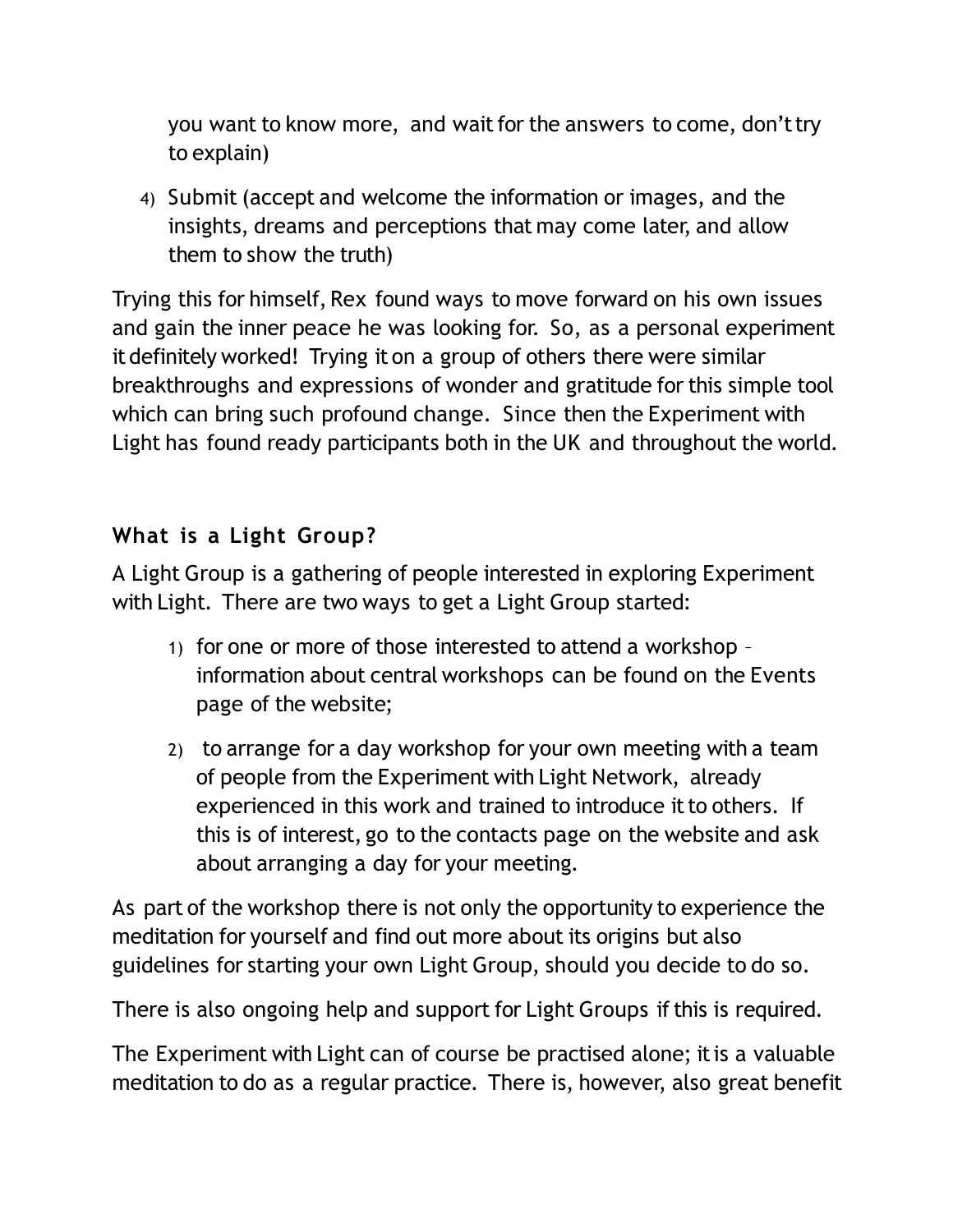in the group experience: trust grows as the group learns to share its experiences openly. Early Friends found this experience of opening to the Light in groups led to great love between them and enabled them to support each other unconditionally during times of great hardship. In our own time it has been found that an active Light Group in a Meeting can have a profound effect, nourishing and deepening its spiritual life. There are active Light Groups in many places around the world.

## **Resources**

This practitioners' pack includes written material outlining the Experiment and its importance, individuals' experiences, the fundamental concepts in Quakerism and information for groups. It consists of the following:

- **Why Experiment with Light is Important to Quakers Today** –a brief overview of the Experiment, its fundamental relationship to our Quaker way, what it involves, and the possible outcomes which may unfold as we engage with it.
- Daring to Stand in the Light \_- the experience of one Experimenter – outlining the transformation from selfish to 'holy' - the journey to wholeness
- **Reflections on Key Words in the Quaker Tradition** –Rex Ambler's reflections on the words: Light, Truth, Life, Silence, That of God, examined from the perspective of experience of the Light within through the practice of the Experiment with Light
- **Worship Sharing and Creative Listening Groups** Quaker Faith and Practice 12:21 Key to a successful Light Group is effective sharing – this extract from QFP provides clear guidelines for good practice.
- **Guidance for Light Groups** -